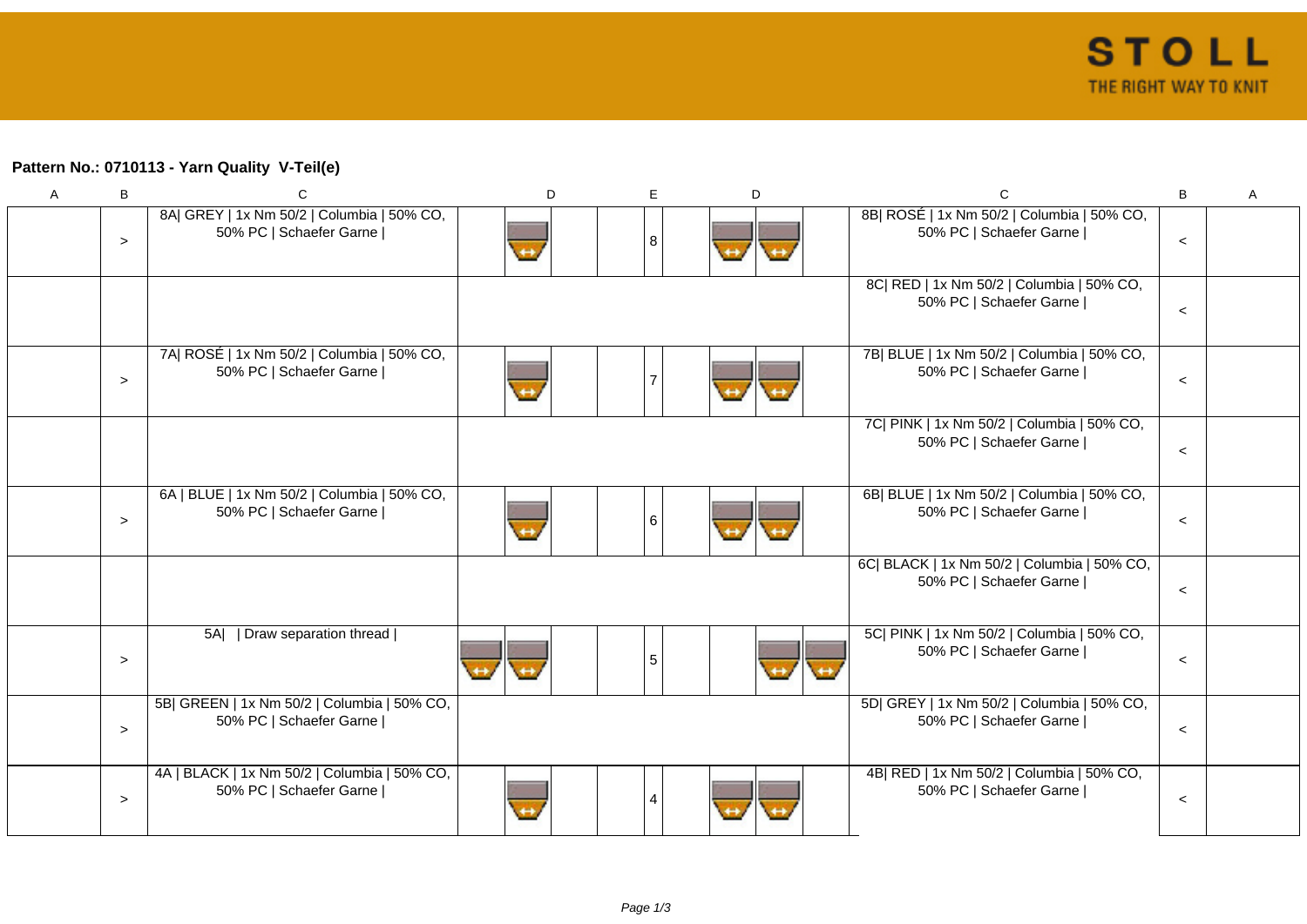|        |                                                                        | 4C  ROSÉ   1x Nm 50/2   Columbia   50% CO,<br>50% PC   Schaefer Garne                                                   | $\,<\,$ |                |
|--------|------------------------------------------------------------------------|-------------------------------------------------------------------------------------------------------------------------|---------|----------------|
|        |                                                                        |                                                                                                                         |         |                |
| $\geq$ | 3A   PINK   1x Nm 50/2   Columbia   50% CO,<br>50% PC   Schaefer Garne | 3B  GREEN   1x Nm 50/2   Columbia   50% CO,<br>50% PC   Schaefer Garne  <br>3<br>$\leftrightarrow$<br>$\leftrightarrow$ | $\prec$ |                |
|        |                                                                        | 3C  BLUE   1x Nm 50/2   Columbia   50% CO,<br>50% PC   Schaefer Garne                                                   | $\prec$ |                |
| $\geq$ | 2A, RED   1x Nm 50/2   Columbia   50% CO,<br>50% PC   Schaefer Garne   | 2B  GREY   1x Nm 50/2   Columbia   50% CO,<br>50% PC   Schaefer Garne  <br>2<br>$\leftrightarrow$                       | $\,<\,$ |                |
|        |                                                                        | 2C  GREEN   1x Nm 50/2   Columbia   50% CO,<br>50% PC   Schaefer Garne                                                  | $\prec$ |                |
| $\geq$ | Comb thread  <br>1AI                                                   | 1B, WHITE   1x Nm 50/2   Columbia   50% CO,<br>50% PC   Schaefer Garne  <br>$\leftrightarrow$                           | $\,<$   | Friction $\lt$ |
|        | A: Feed Wheel B: Feed C: Yarn count D: Feeder E: Track                 |                                                                                                                         |         |                |
|        |                                                                        | Normal Intarsia type 1 Intarsia type 2 Plating Yf. N Double-Arm Plating Yf. Plating_w_2->1                              |         |                |